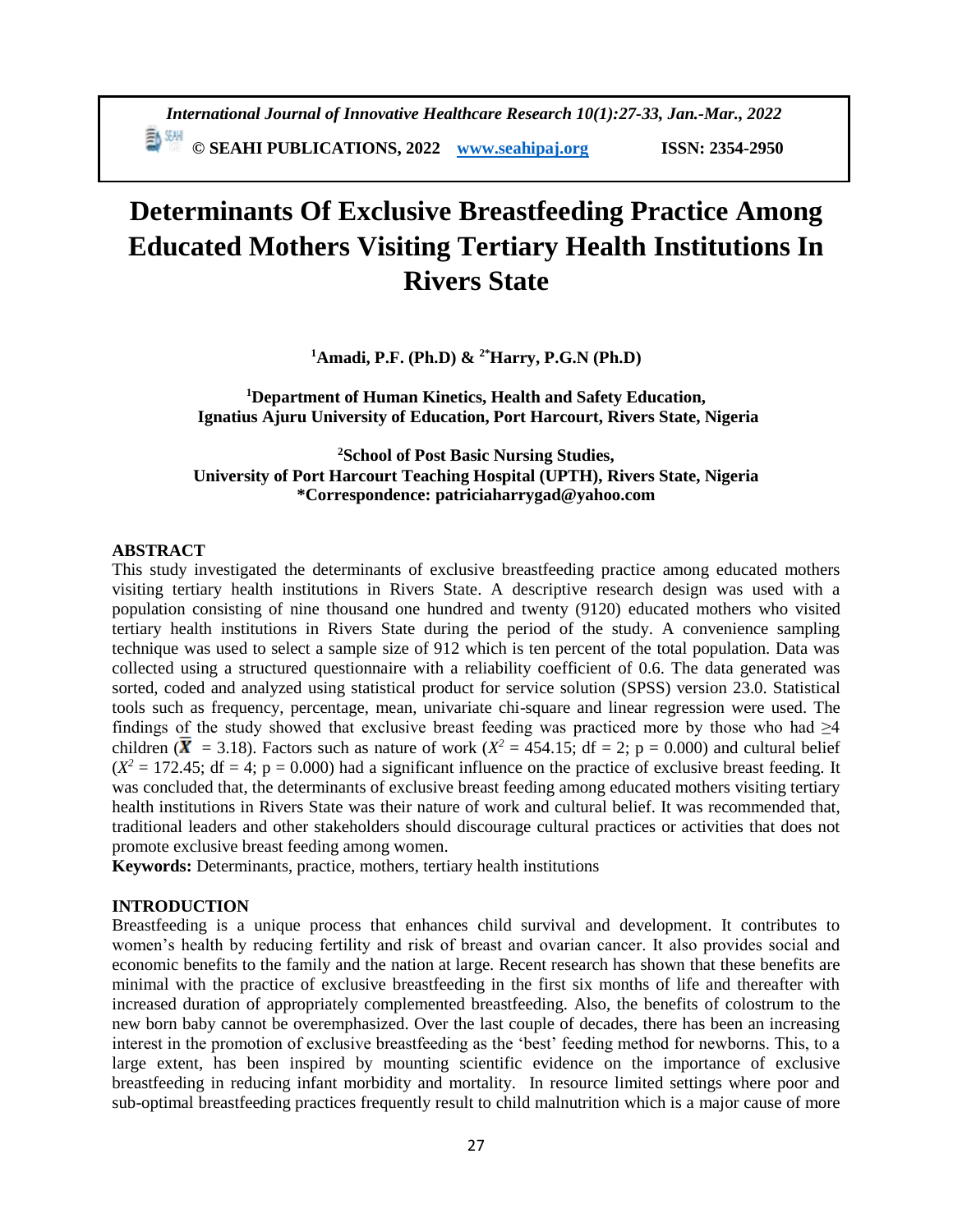than half of all child deaths (Sokol, Aguayo & Clark, 2007), exclusive breastfeeding is regarded as imperative for infants' survival. Indeed, of the 6.9 million under five children who were reported dead globally in 2011, an estimated 1 million lives could have been saved by simple and accessible practices such as exclusive breastfeeding (WHO, 2012).

For infants to survive, grow and develop properly they require the right proportion of nutrients. Breast milk is rich in nutrients and anti-bodies and contains the right quantities of fat, sugar, water and protein. These nutrients are major pre-requisites to the health and survival of the baby. When a child is exclusively breast fed, their immune system is strengthened, enabling it to life-threatening illnesses like pneumonia and diarrhoea amongst other infections. In fact, reports indicate that babies who are not breast fed for the first six months of life are 15 times more likely to die from Pneumonia compared to newborns that are breast fed exclusively for six months after birth. [The World Health Organization estimates that around](http://www.who.int/nutrition/topics/exclusive_breastfeeding/en/)  [220,000 children could be saved every year with exclusive breastfeeding. I](http://www.who.int/nutrition/topics/exclusive_breastfeeding/en/)t recommends that colostrum, the yellowish sticky breast milk that is produced at the end of pregnancy as the ideal food for newborns; to be given within the first hour of birth, a process referred to as early initiation. Infants breast fed within the first hour of birth are three times more likely to survive than those who have their first breast milk after a day. Exclusive breastfeeding should be given from birth up to 6 months and continued breastfeeding is recommended with appropriate complementary food until the child celebrates his/her second year birth day without water, food or drink. The only exceptions are rehydration salts and syrups that contain medicine.

It was noted that over one million children died annually worldwide due to cases arising from improper infant and early childhood feeding practice, notably diarrhea, malnutrition and respiratory infections. In order to put an end to these problems mentioned above, the baby friendly hospital initiative (BFHI) has promoted exclusive breastfeeding practice support by adequate government legislation in Nigeria, through decree 41 of 1990, so as to eradicate childhood illness which occurs as a result of improper infant feeding (Luoff & Klous 2003). Health outcomes differ substantially for mothers and infants who formula feed compared with those who breastfeed, even in developed countries such as the United States. A recent meta-analysis by the Agency for Healthcare Research and Quality reviewed this evidence in detail: For infants, not being breastfed is associated with an increased incidence of infectious morbidity, including otitis media, gastroenteritis, and pneumonia, as well as elevated risks of childhood obesity, type 1 and type 2 diabetes, leukemia, and sudden infant death syndrome (SIDS). Among premature infants, not receiving breast milk is associated with an increased risk of necrotizing enterocolitis (NEC). For mothers, failure to breastfeed is associated with an increased incidence of premenopausal breast cancer, ovarian cancer, retained gestational weight gain, type 2 diabetes, and the metabolic syndrome. The World Health Organization (WHO, 2011) recommends at least 2 years of breastfeeding for all infants. Despite all the methods put in place by the Federal Government there are lots of people who find it difficult to exclusively breastfeed their babies for one reason or the other. Thus, this study was aimed at investigating the determinants exclusive breastfeeding practice among educated mothers visiting tertiary health institutions in Rivers State.

## **Research Questions**

This study provided answers to the following research questions

- 1. What is the influence of nature of work on the practice of exclusive breast feeding among educated mothers visiting tertiary health institutions in Rivers State?
- 2. What is the influence of cultural belief on the practice of exclusive breastfeeding among educated mothers visiting tertiary health institutions in Rivers State?
- 3. What is the influence of parity on the practice of exclusive breast feeding among educated mothers visiting tertiary health institutions in Rivers State?

## **Hypotheses**

The following hypotheses postulated were tested at 0.05 level of significance:

- 1. Nature of work will have no significant influence on the practice of exclusive breast feeding among educated mothers visiting tertiary health institutions in Rivers State.
- 2. Cultural belief will have no significant influence on the practice of exclusive breastfeeding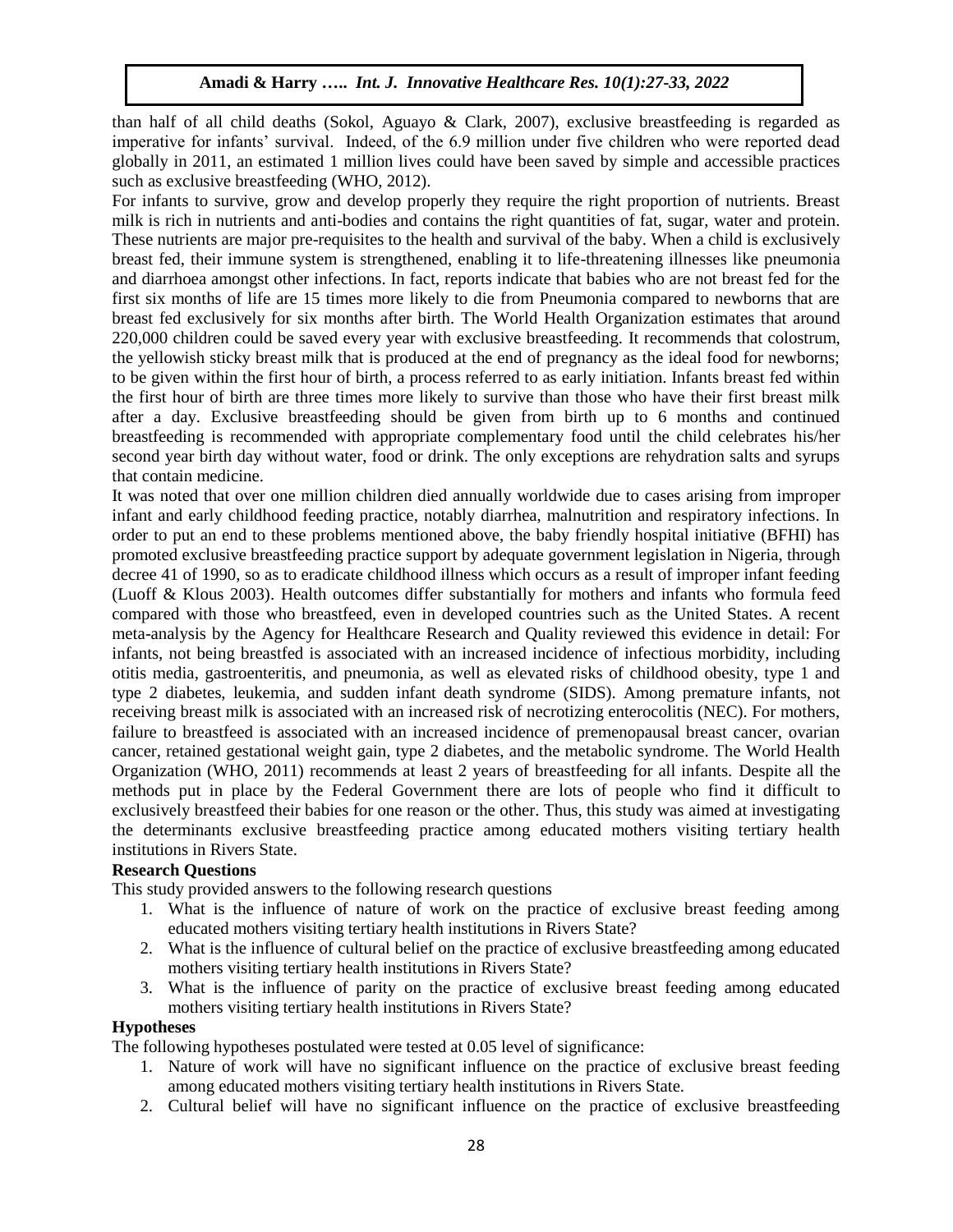among educated mothers visiting tertiary health institutions in Rivers State.

3. There is no significant relationship between parity and the practice of exclusive breast feeding among educated mothers visiting tertiary health institutions in Rivers State.

## **METHODOLOGY**

The research design used in this study is a descriptive study design with an estimated population of nine thousand, one hundred and twenty (9120) attendees in nine tertiary health institution in Rivers State. Ten percent (10%) of the population was used as the sample of the study using convenience sampling technique. The instrument for data collection was a structured questionnaire titled: Determinants of Practice of Exclusive Breastfeeding Among Educated Mothers visiting Tertiary Health Institutions in Rivers State (DPEBAEMVTHI) which was developed by the researcher. The first part of the questionnaire is designed to reflect the socio-demographic characteristics of the participants while the B part deals with the variables of the study. To ensure the face, and content validity of the instrument, the items of the questionnaire were corrected and well scrutinized by the project supervisor and three specialists in a related field of study. The test-retest method was adopted to ensure the reliability of the instrument which involved repeated administration of the instruments (questionnaire) to 20 educated mothers outside the study population with similar characteristics on two occasions. The time interval was two weeks. The score resulting from the two administration of the test were correlated to determine the reliability coefficient and stability of the instrument. The reliability coefficient of 0.6 was established. The data generated was sorted, coded and analyzed using statistical package for social sciences (SPSS) version 23.0. Statistical tools such as frequency, percentage, mean, chi-square and linear regression were used.

### **RESULTS**

The results of the study are presented below in Tables 1 - 6

**Table 1: Influence of nature of work on the practice of exclusive breast feeding among educated mothers visiting tertiary health institutions in Rivers State**

| <b>SN</b> | <b>Items</b>                                                                       | Yes       | No.                      | <b>Decision</b> |
|-----------|------------------------------------------------------------------------------------|-----------|--------------------------|-----------------|
|           |                                                                                    | $F(\%)$   | $F(\%)$                  |                 |
|           | The nature of mother's work affect breastfeeding                                   |           | 780(86.0) 127(14.0) High |                 |
|           | Length of working hours of mother affects the length of $752(82.9)$ 155(17.1) High |           |                          |                 |
|           | breastfeeding                                                                      |           |                          |                 |
| 3         | Child's feeding pattern reflect child's nutritional status                         |           | 790(87.1) 117(12.9) High |                 |
|           | <b>Grand percentage</b>                                                            | 774(85.3) | 133(14.7)                | High            |

Table 1 shows the influence of nature of work on the practice of exclusive breast feeding among educated mothers visiting tertiary health institutions in Rivers State. The result shows that the grand percentage (85.4%) is greater than the average (50.0%) indicating a high influence of nature of work on the practice of exclusive breast feeding among educated mothers visiting tertiary health institutions in Rivers State. Thus, the influence of nature of work on the practice of exclusive breast feeding was high.

| Table 2: Influence of cultural belief on the practice of exclusive breast feeding among educated mothers |
|----------------------------------------------------------------------------------------------------------|
| visiting tertiary health institutions in Rivers State                                                    |

| <b>SN</b> | Items                                                  | Yes       | No        | <b>Decision</b> |
|-----------|--------------------------------------------------------|-----------|-----------|-----------------|
|           |                                                        | $F(\%)$   | $F(\%)$   |                 |
|           | Culture supports exclusive breastfeeding               | 621(68.5) | 286(31.5) | High            |
| 2         | Breastfed baby immediately after birth                 | 680(75.0) | 227(25.0) | High            |
|           | Gave first milk (Colostrums) to baby                   | 685(75.5) | 222(24.5) | High            |
| 4         | The first milk (Colostrums) is not a dirty milk        | 607(66.9) | 300(33.1) | High            |
|           | Culture permits giving baby any other thing apart from | 651(71.8) | 258(28.2) | High            |
|           | breast milk before six months of age                   |           |           |                 |
|           | <b>Grand percentage</b>                                | 649(71.6) | 258(28.4) | High            |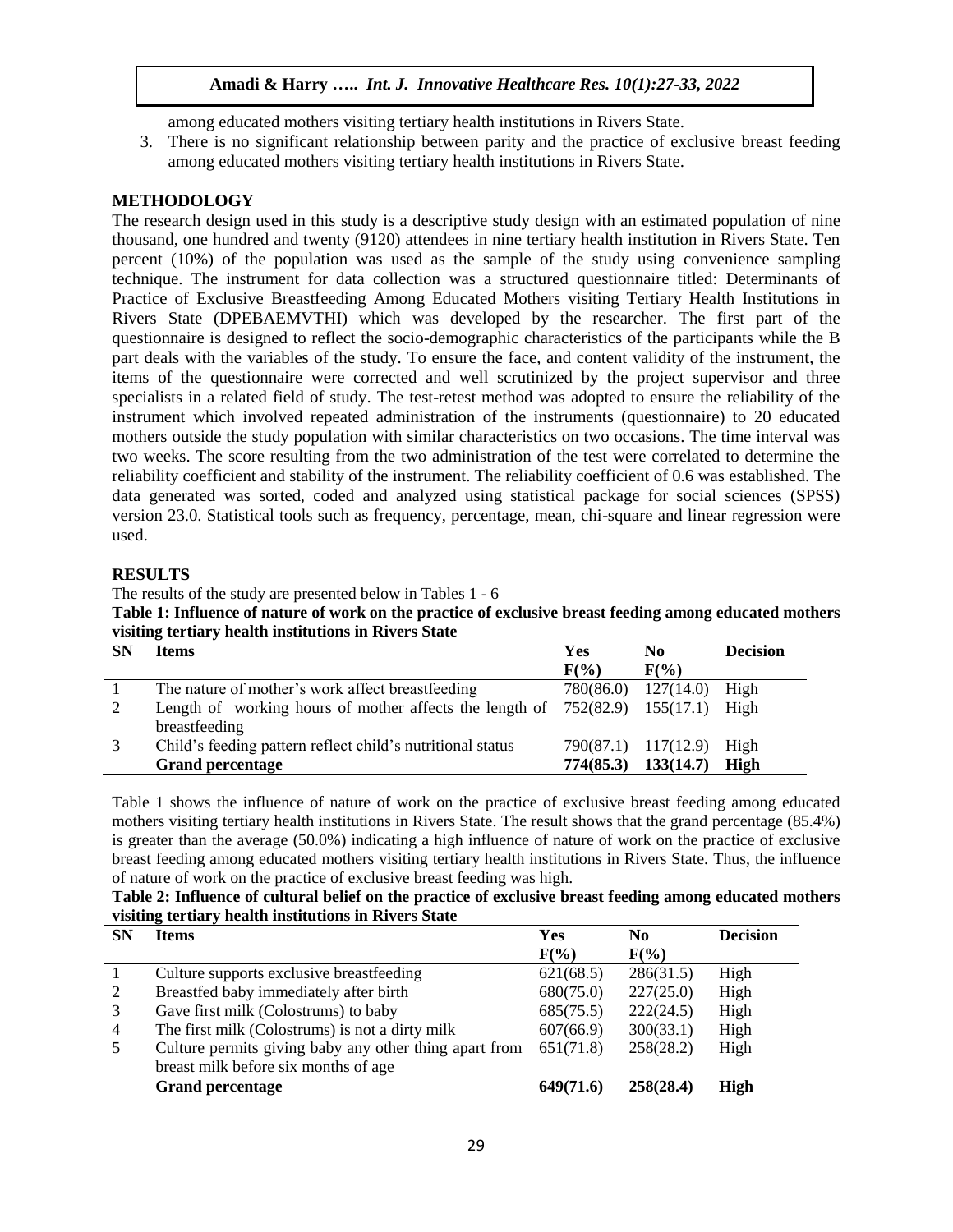Table 2 shows the influence of cultural belief on the practice of exclusive breast feeding among educated mothers visiting tertiary health institutions in Rivers State. The result shows that the grand percentage = 649(71.6%) is greater than the average = 50.0% which indicates that the influence of cultural belief on the practice of exclusive breast feeding among education mothers visiting tertiary health institutions in Rivers State was high.

| Table 3: Parity and Practice of exclusive breast feeding among mothers visiting tertiary health |  |  |  |  |  |
|-------------------------------------------------------------------------------------------------|--|--|--|--|--|
| institutions in Rivers State                                                                    |  |  |  |  |  |

| <b>SN</b>      | <b>Items</b>                    | 1 child |     | 2 children |      | 3 children |      | >4       |      |
|----------------|---------------------------------|---------|-----|------------|------|------------|------|----------|------|
|                |                                 |         |     |            |      |            |      | children |      |
| $\mathbf{1}$   | Breastfed baby                  | 3.68    | .54 | 3.79       | .42  | 3.73       | .47  | 3.65     | .65  |
| 2              | Washes breast before            | 3.35    | .76 | 3.50       | .65  | 3.52       | .64  | 3.29     | .82  |
|                | breastfeeding                   |         |     |            |      |            |      |          |      |
| 3              | Feeds baby with express breast  | 3.34    | .83 | 3.36       | .79  | 2.70       | .18  | 2.92     | .87  |
|                | milk when not around            |         |     |            |      |            |      |          |      |
| $\overline{4}$ | Uses any comfortable position   | 3.53    | .63 | 3.57       | .56  | 3.67       | .51  | 3.58     | .60  |
|                | to breastfeed                   |         |     |            |      |            |      |          |      |
| 5              | Feeds baby on demand            | 3.44    | .72 | 3.43       | .62  | 3.30       | .59  | 3.44     | .61  |
| 6              | Feeds baby every three hours    | 2.75    | .92 | 2.80       | .87  | 2.43       | 1.03 | 2.94     | .86  |
| $\overline{7}$ | Alternates the breast at each   | 3.19    | .56 | 3.31       | .65  | 2.93       | 1.13 | 3.39     | .71  |
|                | feeding                         |         |     |            |      |            |      |          |      |
| 8              | Gives water to baby             | 2.33    | .94 | 2.43       | 1.05 | 2.67       | 1.13 | 2.59     | 1.10 |
|                | intermittently                  |         |     |            |      |            |      |          |      |
| 9              | Ensures the child belches after | 3.20    | .56 | 3.27       | .69  | 3.32       | .88  | 3.31     | .86  |
|                | each breastfeeding              |         |     |            |      |            |      |          |      |
| 10             | Lays baby down immediately      | 2.16    | .75 | 2.06       | .79  | 2.61       | 1.01 | 2.69     | 1.08 |
|                | after breastfeeding             |         |     |            |      |            |      |          |      |
|                | <b>Grand mean</b>               | 3.09    | .72 | 3.15       | .71  | 3.09       | .75  | 3.18     | .82  |

Table 3 shows the practice of exclusive breast feeding based on the parity of mothers visiting tertiary health institutions in Rivers State. The result shows that based on parity, exclusive breast feeding was practiced more by those who had ≥4 children (3.18), followed by those who had two children (3.15), and those who had three and one child (3.09). Thus based on parity, exclusive breast feeding was practiced more by mothers who had more children than those with fewer children.

**Table 4: Univariate Chi-square test showing influence of nature of work on the practice of exclusive breast feeding among educated mothers visiting tertiary health institutions in Rivers State**

| <b>Items</b>                                               | <b>Yes</b> | N <sub>0</sub> | <b>Total</b> | $df$ $X^2$ -value | p-value | <b>Decision</b> |
|------------------------------------------------------------|------------|----------------|--------------|-------------------|---------|-----------------|
|                                                            | $F(\%)$    | $F(\%)$        |              |                   |         |                 |
| The nature of mother's 780(86.0) 127(14.0) 907(100) 2      |            |                |              | 454.15            | 0.000   | Rejected        |
| work affect breastfeeding                                  |            |                |              |                   |         |                 |
| Length of working hours $752(82.9)$ $155(17.1)$ $907(100)$ |            |                |              |                   |         |                 |
| of mother affects the                                      |            |                |              |                   |         |                 |
| length of breastfeeding                                    |            |                |              |                   |         |                 |
| Child's feeding pattern 790(87.1) 117(12.9)                |            |                | $-907(100)$  |                   |         |                 |
| reflect child's nutritional                                |            |                |              |                   |         |                 |
| status                                                     |            |                |              |                   |         |                 |
|                                                            |            |                |              |                   |         |                 |

\*Significant, p<0.05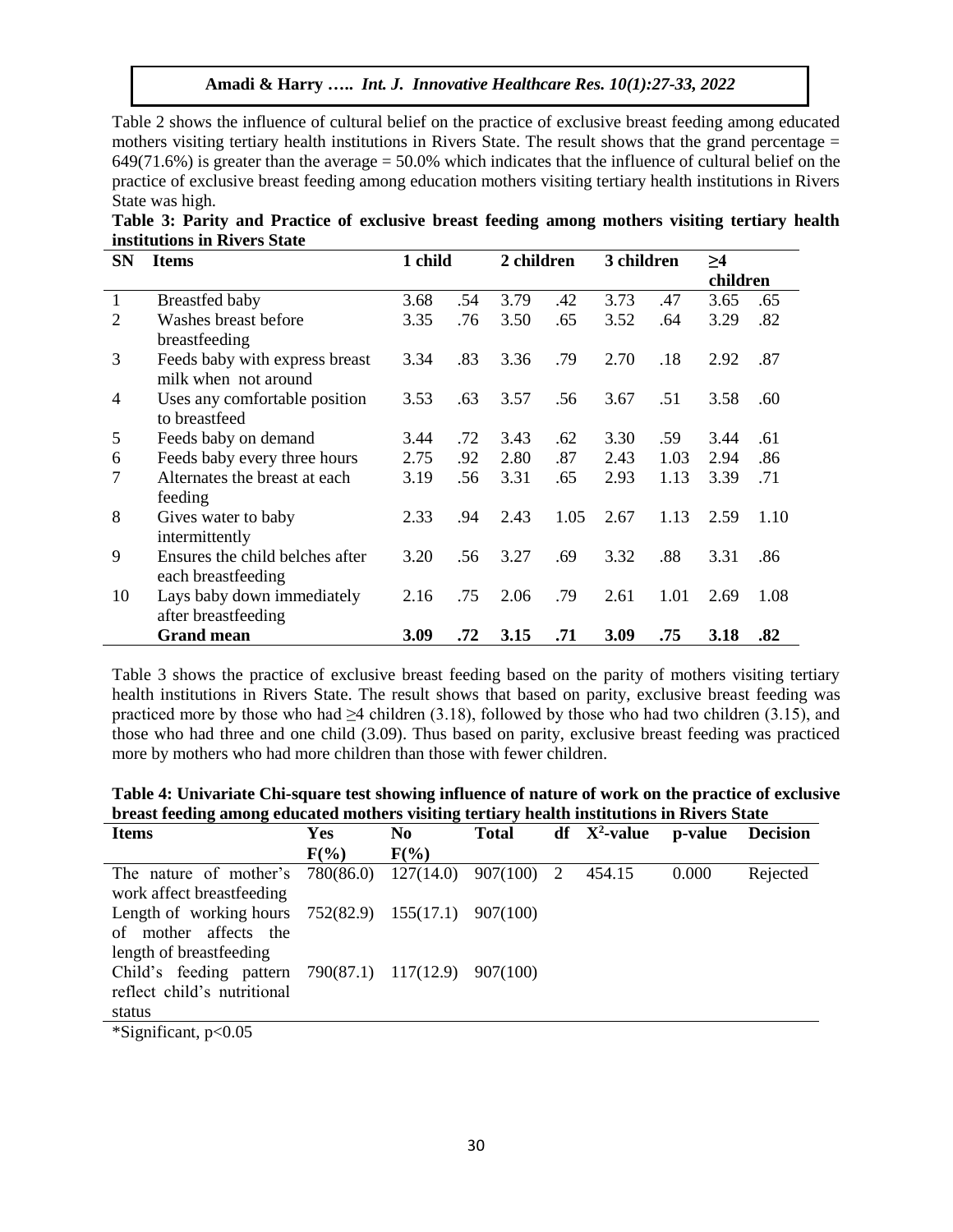Table 4 shows the chi-square test of the influence of nature of work on the practice of exclusive breast feeding among educated mothers visiting tertiary health institutions in Rivers State. The result shows that the nature of work had a significant influence on the practice of exclusive breast feeding among mothers  $(X^2 = 454.15$ ; df = 2; p = 0.000). Thus, the null hypothesis which states that nature of work will have no significant influence on the practice of exclusive breast feeding among educated mothers visiting tertiary health institutions in Rivers State was rejected.

|                                                                                             |  |  | Table 5: Univariate Chi-square test showing influence of cultural belief on the practice of exclusive |  |
|---------------------------------------------------------------------------------------------|--|--|-------------------------------------------------------------------------------------------------------|--|
| breast feeding among educated mothers visiting tertiary health institutions in Rivers State |  |  |                                                                                                       |  |
|                                                                                             |  |  |                                                                                                       |  |

| <b>Items</b>             | Yes                 | No        | <b>Total</b> |   | $df$ $X^2$ -value | $p-$  | <b>Decision</b> |
|--------------------------|---------------------|-----------|--------------|---|-------------------|-------|-----------------|
|                          | $F(\%)$             | $F(\%)$   |              |   |                   | value |                 |
| Culture<br>supports      | 621(68.5)           | 286(31.5) | 907(100)     | 4 | 172.45            | 0.000 | Rejected        |
| exclusive                |                     |           |              |   |                   |       |                 |
| breastfeeding            |                     |           |              |   |                   |       |                 |
| <b>Breastfed</b><br>baby | 680(75.0)           | 227(25.0) | 907(100)     |   |                   |       |                 |
| immediately<br>after     |                     |           |              |   |                   |       |                 |
| birth                    |                     |           |              |   |                   |       |                 |
| Gave<br>first            | milk 685(75.5)      | 222(24.5) | 907(100)     |   |                   |       |                 |
| (Colostrums) to baby     |                     |           |              |   |                   |       |                 |
| The<br>first             | milk 607(66.9)      | 300(33.1) | 907(100)     |   |                   |       |                 |
| (Colostrums) is not a    |                     |           |              |   |                   |       |                 |
| dirty milk               |                     |           |              |   |                   |       |                 |
| Culture                  | permits $651(71.8)$ | 258(28.2) | 907(100)     |   |                   |       |                 |
| giving baby any other    |                     |           |              |   |                   |       |                 |
| thing<br>apart<br>from   |                     |           |              |   |                   |       |                 |
| breast milk before six   |                     |           |              |   |                   |       |                 |
| months of age            |                     |           |              |   |                   |       |                 |

\*Significant, p<0.05

Table 5 shows the chi-square test of the influence of cultural belief on the practice of exclusive breast feeding among educated mothers visiting tertiary health institutions in Rivers State. The result shows that cultural belief had a significant influence on the practice of exclusive breast feeding among mothers  $(X^2 =$ 172.45; df = 4;  $p = 0.000$ ). Thus, the null hypothesis which states that cultural belief will have no significant influence on the practice of exclusive breast feeding among educated mothers visiting tertiary health institutions in Rivers State was rejected.

| Table 6: Regression analysis showing relationship between parity and the practice of exclusive |  |
|------------------------------------------------------------------------------------------------|--|
| breast feeding among educated mothers visiting tertiary health institutions in Rivers State    |  |

| <b>Model</b>                           | u     | <b>R</b> square | <b>Adjusted</b><br><b>R</b> square |       | n     | <b>Decision</b> |  |
|----------------------------------------|-------|-----------------|------------------------------------|-------|-------|-----------------|--|
|                                        | 0.022 | $0.000\,$       | $-.001$                            | 3.106 | 0.508 | Accepted        |  |
| $*$ Not Significant $D \setminus 0.05$ |       |                 |                                    |       |       |                 |  |

\*Not Significant, P>0.05.

Table 6 shows the regression analysis of relationship between parity and the practice of exclusive breast feeding among educated mothers visiting tertiary health institutions in Rivers State. The result shows that there was no significant relationship between parity and practice of exclusive breast feeding ( $r = 0.022$ , p  $= 0.508$ ). Thus, the null hypothesis which states that there is no significant relationship between parity and the practice of exclusive breast feeding among educated mothers visiting tertiary health institutions in Rivers State was accepted.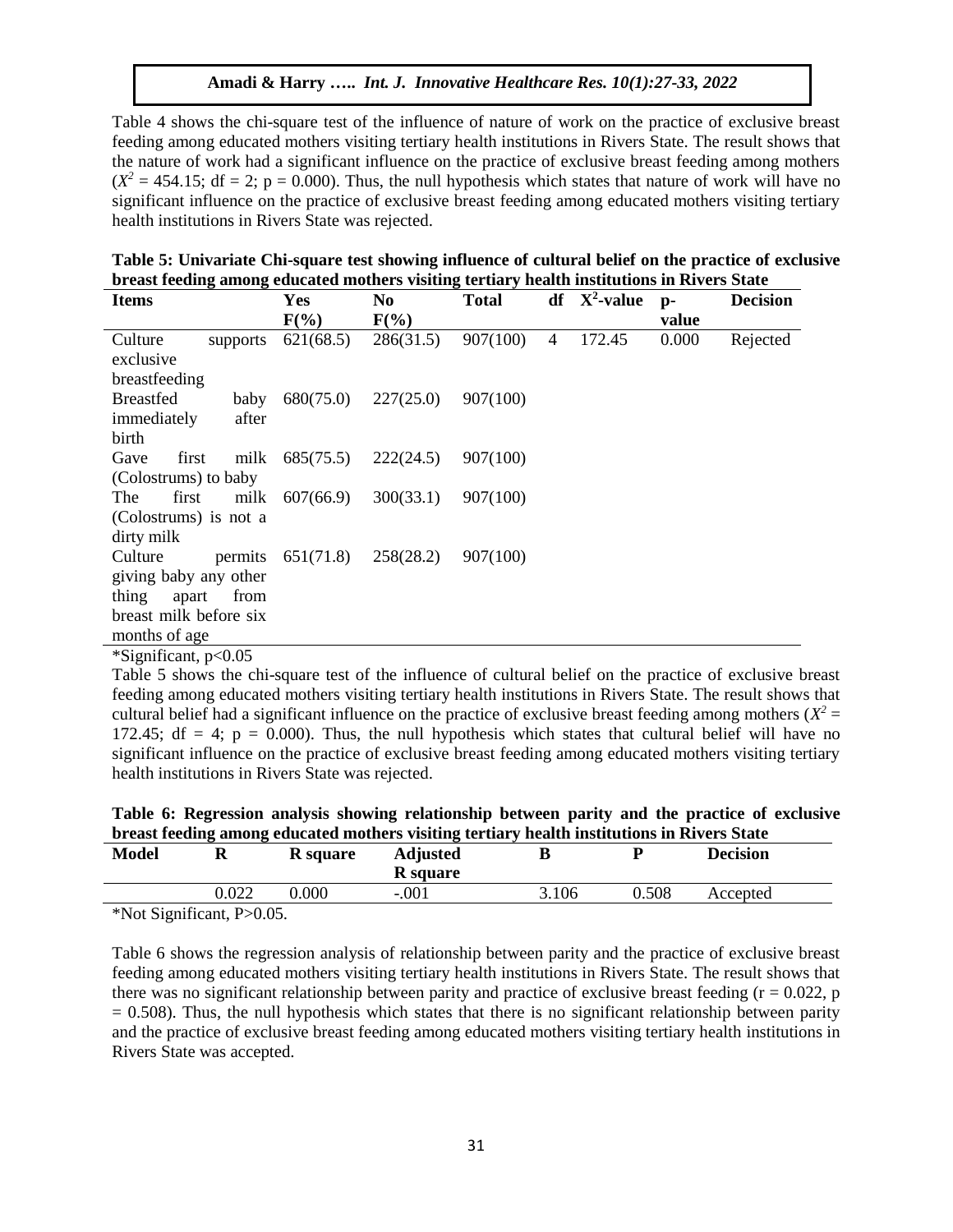## **DISCUSSION OF FINDINGS**

The findings of the study are discussed below:

The result shows that the nature of work had a significant influence on the practice of exclusive breast feeding among mothers ( $X^2 = 454.15$ ; df = 2; p = 0.000). The finding of this study corroborates that of Senerath, Dibley and Agho (2010) which showed that maternal employment has an influence on the practice of exclusive breast feeding. The finding of this study is also in keeping with that of Violet (2008) which showed that, employment of mother was found to be associated with exclusive breastfeeding. The finding of this study is in keeping with that of Chan and Asirvatham, (2001) which showed that there were more nonworking mothers breastfeeding exclusively at 4 months than working mothers (60% versus  $26\%$ ) P < 0.01). The finding of this study also corroborates that of Spinelli, (2003) which showed that women with office workers were more likely to attend classes and women who attended antenatal classes were about half as likely to bottle feed.

The result shows that based on parity, exclusive breast feeding was practiced more by those who had  $\geq 4$ children (3.18), followed by those who had two children (3.15), and those who had three and one child (3.09). The result shows that there was no significant relationship between parity and practice of exclusive breast feeding  $(r = 0.022, p = 0.508)$ . The finding of this study is in line with that of Agampodi, (2009) which showed that parity was not significantly associated with exclusive breast feeding. The finding of this study is also in consonance with that of Spinelli, (2003) which showed that women who attended antenatal classes without previous children were more likely to attend classes and were about half as likely to bottle feed. The result also shows that based on education, exclusive breast feeding was practiced more by those who had tertiary education (3.14), followed by those who had secondary education (3.12), and those who had primary education (3.08). The result shows that the grand percentage  $= 649(71.6%)$  is greater than the average  $= 50.0%$  which indicates that the influence of cultural belief on the practice of exclusive breast feeding among education mothers visiting tertiary health institutions in Rivers State was high. The result shows that cultural belief had a significant influence on the practice of exclusive breast feeding among mothers ( $X^2 = 172.45$ ; df = 4; p = 0.000). The findings of this study is in line with that of Aborigo et al., (2012) in rural northern Ghana which showed that cultural practice such as, new-borns to primiparous mothers are regularly given out to wet nurses or 'fed on herbal teas*'* whilst the mother is taken through a cultural cleansing for a period of 3 or 4 days depending on the sex of the child.

#### **CONCLUSION**

Based on the findings of the study, it was concluded that, the determinants of exclusive breast feeding among educated mothers visiting tertiary health institutions in Rivers State was the nature of work and their cultural belief.

#### **RECOMMENDATIONS**

Based on the findings of the study, the following recommendations were made:

- 1. Traditional leaders and other stakeholders should discourage cultural practices or activities that does not promote exclusive breast feeding among women.
- 2. The cultural belief and nature of work of mothers should be taken into consideration by Nutritionists when designing nutritional programmes such as baby friendly initiative for women.
- 3. The National Assembly should enact laws that could promote breast feeding to boost the nutrition indices among infants by ensuring strong regulations on marketing of breast milk substitutes or baby formulas.

#### **REFERENCES**

Aidam, B.A., Perez- Escamilla, R., Lartey, A. & Aidam, J. (2005). Factors associated with exclusive breastfeeding in Accra. *European Journal of Clinical Nutrition, 59, 789-796.*

Aborigo et al. (2012). Infant nutrition in the first 7 days of life in rural northern Ghana. *BMC Pregnancy and Childbirth*, 12, 76.